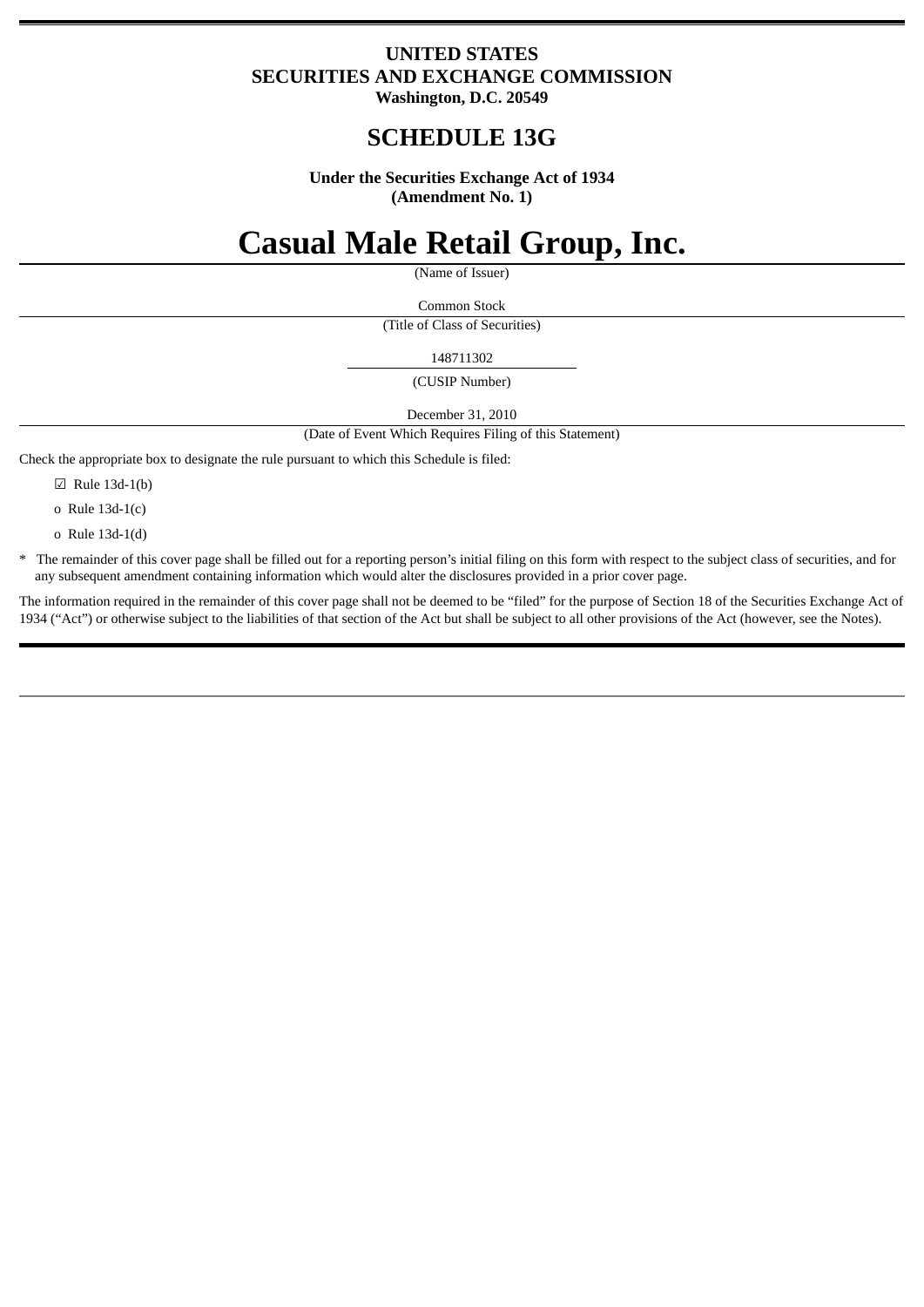| $\mathbf{1}$                                                                                                                      | NAMES OF REPORTING PERSONS.<br>I.R.S. Identification Nos. of above persons (entities only).<br>RBC Global Asset Management (U.S.) Inc. |   |                                          |
|-----------------------------------------------------------------------------------------------------------------------------------|----------------------------------------------------------------------------------------------------------------------------------------|---|------------------------------------------|
| $\overline{2}$                                                                                                                    | CHECK THE APPROPRIATE BOX IF A MEMBER OF A GROUP (SEE INSTRUCTIONS)<br>$(a)$ o<br>$(b)$ o                                              |   |                                          |
| 3                                                                                                                                 | SEC USE ONLY                                                                                                                           |   |                                          |
| 4                                                                                                                                 | CITIZENSHIP OR PLACE OF ORGANIZATION<br>Minnesota                                                                                      |   |                                          |
| <b>NUMBER OF</b><br><b>SHARES</b><br><b>BENEFICIALLY</b><br>OWNED BY<br><b>EACH</b><br><b>REPORTING</b><br><b>PERSON</b><br>WITH: |                                                                                                                                        | 5 | <b>SOLE VOTING POWER</b><br>$\bf{0}$     |
|                                                                                                                                   |                                                                                                                                        | 6 | <b>SHARED VOTING POWER</b><br>1,105,020  |
|                                                                                                                                   |                                                                                                                                        | 7 | SOLE DISPOSITIVE POWER<br>$\overline{0}$ |
|                                                                                                                                   |                                                                                                                                        | 8 | SHARED DISPOSITIVE POWER<br>2,998,203    |
| 9                                                                                                                                 | AGGREGATE AMOUNT BENEFICIALLY OWNED BY EACH REPORTING PERSON<br>2,998,203                                                              |   |                                          |
| 10                                                                                                                                | CHECK IF THE AGGREGATE AMOUNT IN ROW (9) EXCLUDES CERTAIN SHARES (SEE INSTRUCTIONS)<br>0                                               |   |                                          |
| 11                                                                                                                                | PERCENT OF CLASS REPRESENTED BY AMOUNT IN ROW (9)<br>6.3%                                                                              |   |                                          |
| 12                                                                                                                                | TYPE OF REPORTING PERSON (SEE INSTRUCTIONS)<br>IA                                                                                      |   |                                          |
|                                                                                                                                   |                                                                                                                                        |   |                                          |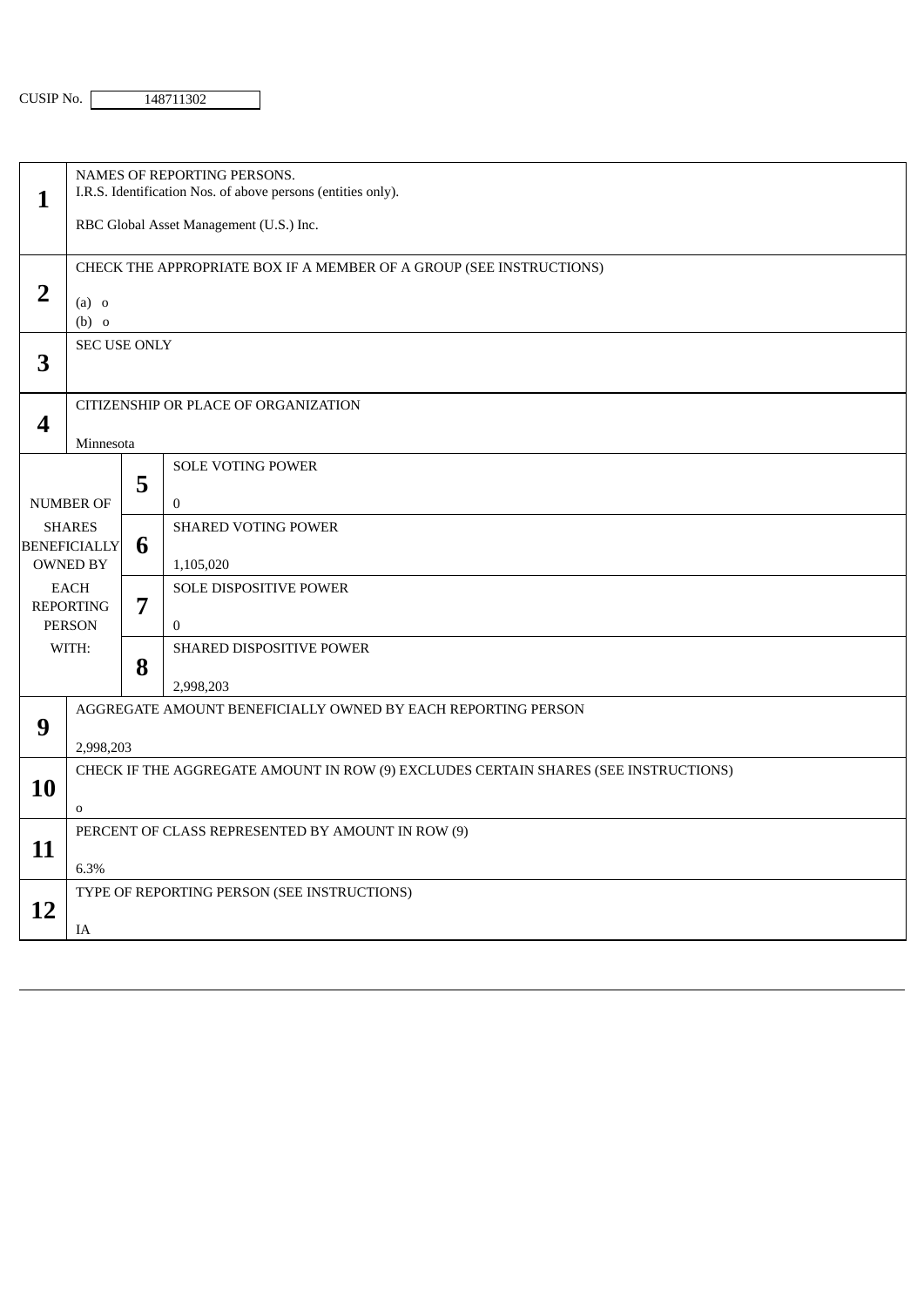#### **Item 1.**

- (a) Name of Issuer Casual Male Retail Group, Inc.
- (b) Address of Issuer's Principal Executive Offices 555 Turnpike Street Canton, MA 02021

#### **Item 2.**

(a) Name of Person Filing

RBC Global Asset Management (U.S.) Inc.

(b) Address of Principal Business Office or, if none, Residence 100 South Fifth Street Suite 2300

Minneapolis, Minnesota 55402

- (c) Citizenship RBC Global Asset Management (U.S.) Inc. is incorporated under the laws of Minnesota
- (d) Title of Class of Securities Common Stock
- (e) CUSIP Number 148711302

#### Item 3. If this statement is filed pursuant to §§240.13d-1(b) or 240.13d-2(b) or (c), check whether the person filing is a:

- (a) o Broker or dealer registered under section 15 of the Act (15 U.S.C. 78o).
- (b) o Bank as defined in section 3(a)(6) of the Act (15 U.S.C. 78c).
- (c) o Insurance company as defined in section 3(a)(19) of the Act (15 U.S.C. 78c).
- (d) o Investment company registered under section 8 of the Investment Company Act of 1940 (15 U.S.C 80a-8).
- (e)  $\boxtimes$  An investment adviser in accordance with §240.13d-1(b)(1)(ii)(E);
- (f) o An employee benefit plan or endowment fund in accordance with  $\S 240.13d-1(b)(1)(ii)(F)$ ;
- (g) o A parent holding company or control person in accordance with § 240.13d-1(b)(1)(ii)(G);
- (h) o A savings associations as defined in Section 3(b) of the Federal Deposit Insurance Act (12 U.S.C. 1813);
- (i) o A church plan that is excluded from the definition of an investment company under section 3(c)(14) of the Investment Company Act of 1940 (15 U.S.C. 80a-3);
- (j) o A non-U.S. institution in accordance with Rule  $13d-1(b)(1)(ii)(J)$ ;
- (k) o Group, in accordance with  $\S 240.13d-1(b)(1)(ii)(J)$ .

#### **Item 4. Ownership**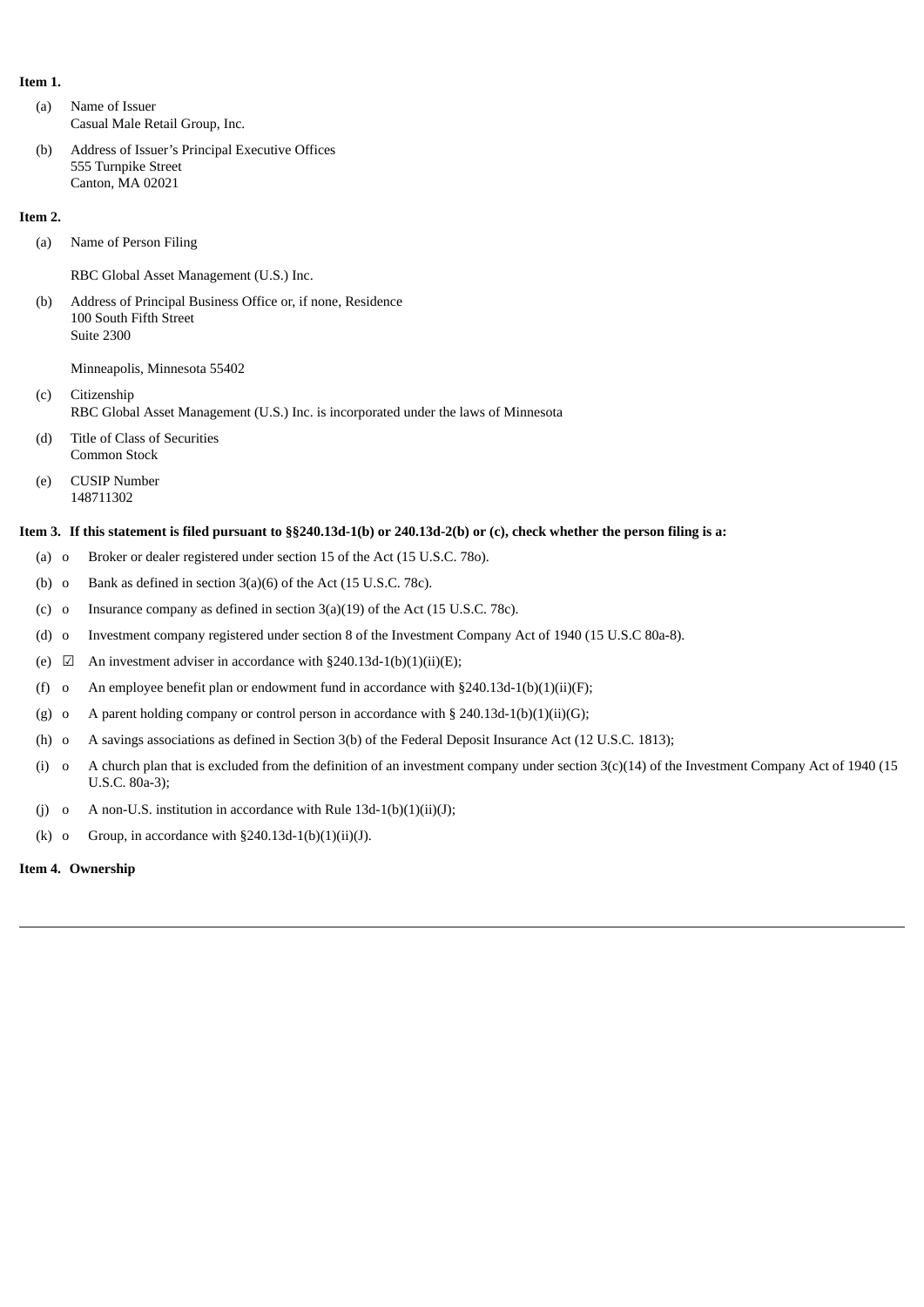Provide the following information regarding the aggregate number and percentage of the class of securities of the issuer identified in Item 1.

- (a) Amount beneficially owned: See Item 9 of the Cover Page.
- (b) Percent of class: See Item 11 of the Cover Page.
- (c) Number of shares as to which the person has:
	- (i) Sole power to vote or to direct the vote See Item 5 of the Cover Page.
	- (ii) Shared power to vote or to direct the vote See Item 6 of the Cover Page.
	- (iii) Sole power to dispose or to direct the disposition of See Item 7 of the Cover Page.
	- (iv) Shared power to dispose or to direct the disposition of See Item 8 of the Cover Page.

*Instruction:* For computations regarding securities which represent a right to acquire an underlying security see §240.13d-3(d)(1).

#### **Item 5. Ownership of Five Percent or Less of a Class**

Not applicable.

#### **Item 6. Ownership of More than Five Percent on Behalf of Another Person**

Not applicable.

#### Item 7. Identification and Classification of the Subsidiary Which Acquired the Security Being Reported on by the Parent Holding Company

Not applicable.

#### **Item 8. Identification and Classification of Members of the Group**

Not applicable.

#### **Item 9. Notice of Dissolution of Group**

Not applicable.

#### **Item 10. Certifications**

By signing below I certify that, to the best of my knowledge and belief, the securities referred to above were acquired and are held in the ordinary course of business and were not acquired and are not held for the purpose of or with the effect of changing or influencing the control of the issuer of the securities and were not acquired and are not held in connection with or as a participant in any transaction having that purpose or effect.